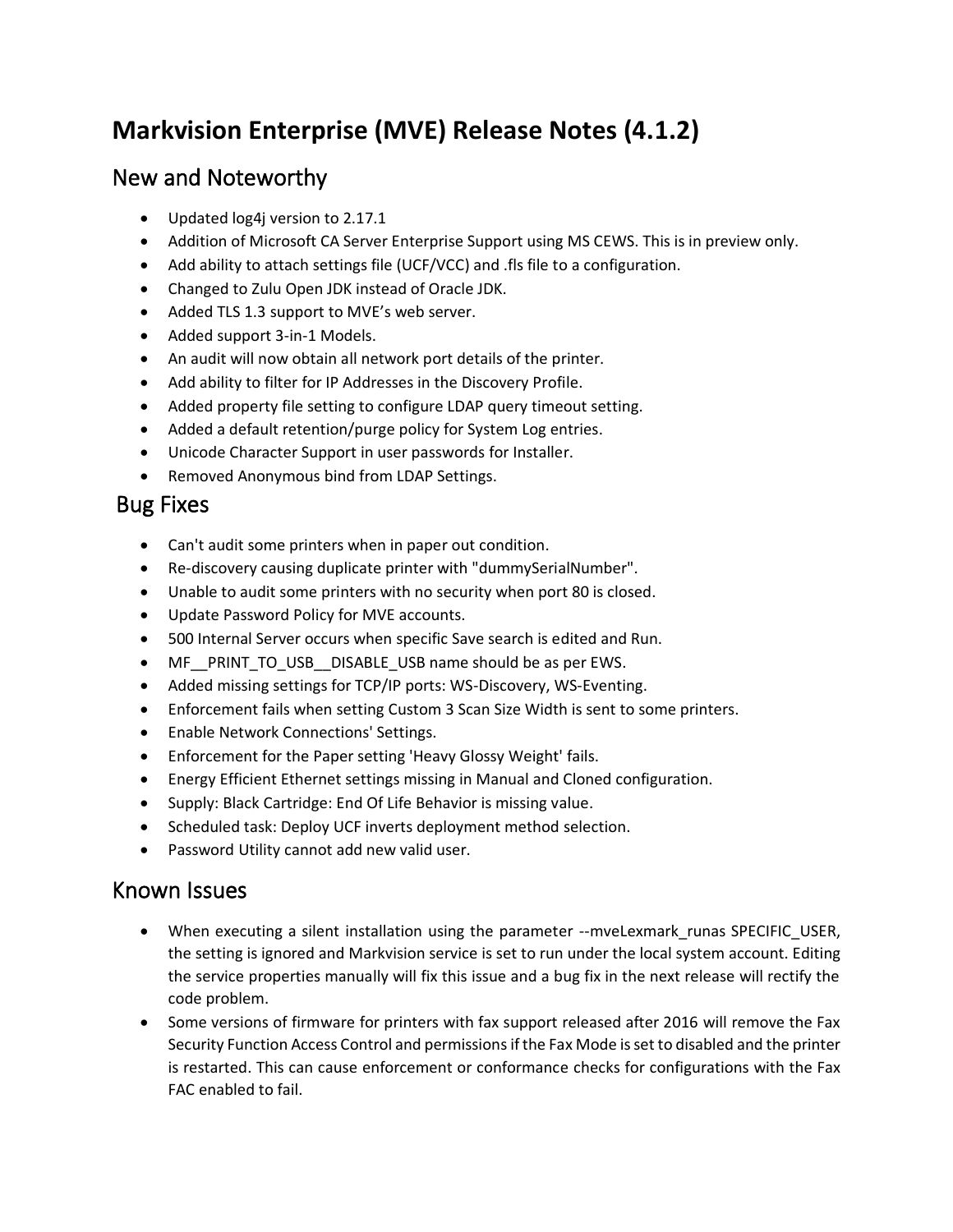- o Firmware fixes for this issue are available in 073.245 or higher.
- For some versions of firmware for printers with fax support released after 2016, the Fax settings cannot be cloned. This will be fixed in the 7.5 version of firmware. Meanwhile fax settings can be manually edited and enforced.
- The SNMP V3 setting "Context Name" is not supported in any configuration. If a string is added to set the Context Name in the printer's web page, this will cause MVE to fail nearly all management operations due to a limitation in how firmware creates the USM user when MVE tries to enroll with the device.
- Variable settings files cannot be deleted directly from the list shown in the UI. De-select references to the settings file, then remove the settings file from the filesystem of the server hosting MVE.
- In some cases, legacy protocols (LST TCP 6110/UPD 6100) may be inadvertently invoked for printers released after 2016. These protocols are not supported by the printer, so it will have no effect on the device. In some specific instances, this can affect the overall performance of operations like Collect Current Status.
- Configurations for some models include both a Quality: Print Darkness setting and a Toner Darkness and Color Saver setting. If not setup properly, these values will conflict, and conformance checks will fail.
- Changing the NTP server setting does not immediately update the time on the printer. In some cases, a restart of the printer may be required.
- Licenses are not included in configuration exports.
- MVE doesn't support adding applications with trial licenses to the resource library.
- When LDAP is enabled for authentication with *Binding type* set to *Kerberos* and *Authentication Type* set to *Kerberos authentication:* 
	- $\circ$  attempts to login to MVE with a valid user that does not have MVE permission will NOT result in a User Log entry.
	- o if the client machine does not include the MVE server in its *Local intranet* zone then an attempt to access MVE will result in a login page that will not allow the user to login.
- An Advanced Security Component containing a network account with LDAP setup is not supported for B3340, B3442, MS331, MS431, MB3442, MX331, MX431, MB3442, MX331, MX431, C3426, CS431.
- In Automated Certificate Management, automated CRL management for Microsoft CA Enterprise is not supported when using the SCEP protocol
- Importing versions of Downloadable Emulation (e.g., IPDS, Prescribe, FMBC, etc.) firmware prior to EC 7.2 version 0.30 to the resource library will cause an exception when trying to list available firmware for use in a configuration. This exception prevents any firmware from being selected for use in a configuration until the offending Firmware is removed.
- For Microsoft Certificate Authority server using the SCEP, the challenge password is not supported. Recommendation is to use CEWS.
- HTTPS is not supported in Automated Certificate Management using SCEP protocol.
- Authenticating to e-mail servers from MVE using HTTPS is not yet supported.
- Conformance checks fail for MS810 when apps are added as part of a configuration.